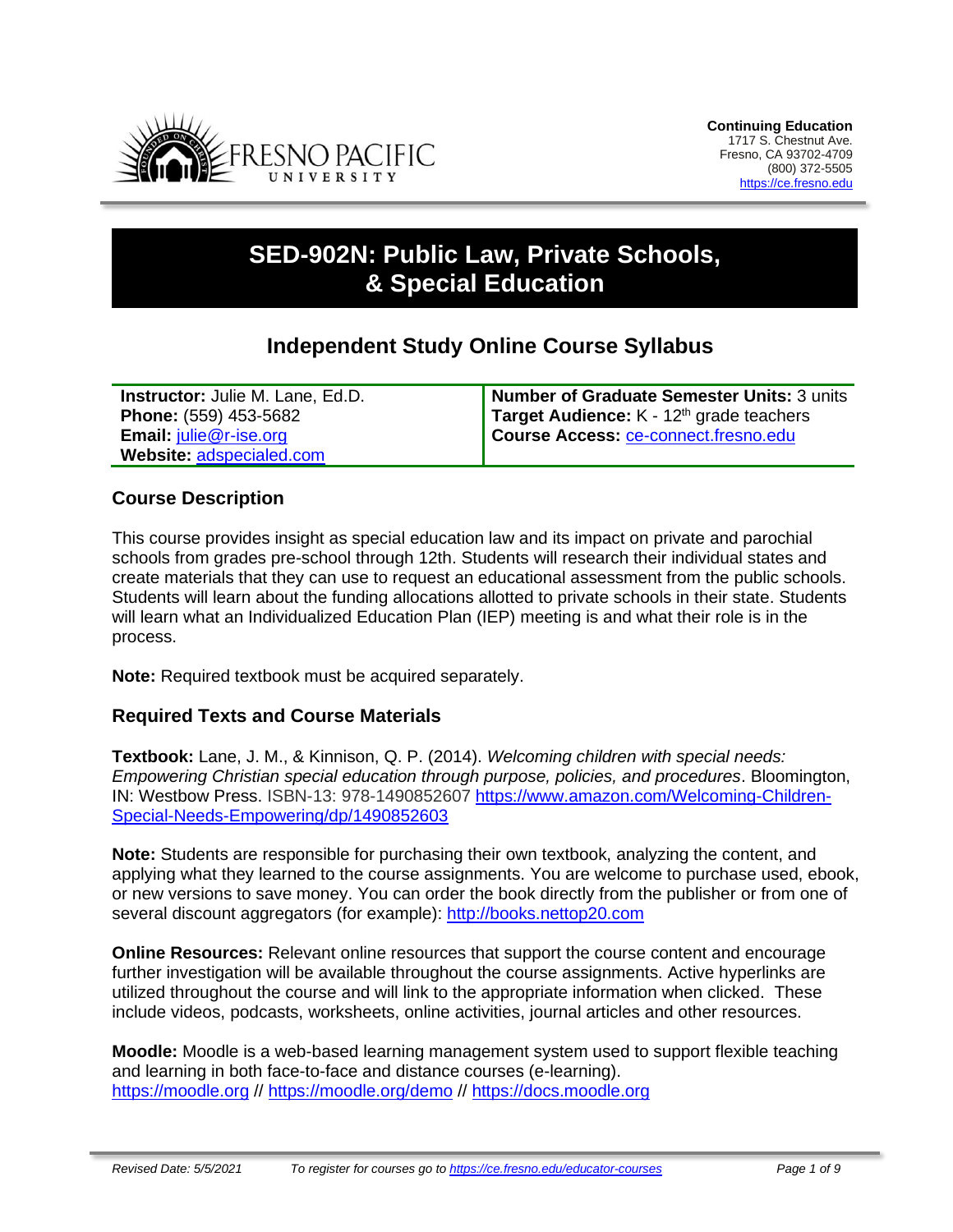# **Course Dates**

Self-paced; students may enroll at any time and take up to one year, from the date of registration, to complete assignments. Students may complete assignments in no less than three weeks for a 3 unit course (one week per unit).

### **National Standards Addressed in This Course**

# **National Board for Professional Teaching Standards (NBPTS)**

[\(http://www.nbpts.org/standards-five-core-propositions/\)](http://www.nbpts.org/standards-five-core-propositions/)

First published in 1989 and updated in 2016, *[What Teachers Should Know and Be Able to Do](http://www.accomplishedteacher.org/)* articulates the National Board's Five Core Propositions for teaching. The Five Core Propositions comparable to medicine's Hippocratic Oath — set forth the profession's vision for accomplished teaching. Together, the propositions form the basis of all National Board Standards and the foundation for National Board Certification. Course assignments have been designed so students can demonstrate excellence against these professional teaching standards whenever possible.

- Proposition 1: Teachers are committed to students and their learning
- Proposition 2: Teachers know the subject they teach and how to teach those subjects to students
- Proposition 3: Teachers are responsible for managing and monitoring student learning
- Proposition 4: Teachers think systematically about their practice and learn from experience
- Proposition 5: Teachers are members of learning communities

#### **Council for Exceptional Children** [\(www.cec.sped.org\)](http://www.cec.sped.org/)

Although there are no official state or national standards for special education, the Council for Exceptional Children [\(www.cec.sped.org\)](http://www.cec.sped.org/) is regarded as the national representative of special education expectations. CEC ethical standards and best practices will be used as a core to special education expectations.

# **Continuing Education Program Student Learning Outcomes**

| CE <sub>1</sub> | Demonstrate proficient written communication by articulating a clear focus,<br>synthesizing arguments, and utilizing standard formats in order to inform and<br>persuade others, and present information applicable to targeted use.                                    |
|-----------------|-------------------------------------------------------------------------------------------------------------------------------------------------------------------------------------------------------------------------------------------------------------------------|
| CE <sub>2</sub> | Demonstrate comprehension of content-specific knowledge and the ability to apply it<br>in theoretical, personal, professional, or societal contexts.                                                                                                                    |
| CE <sub>3</sub> | Reflect on their personal and professional growth and provide evidence of how such<br>reflection is utilized to manage personal and professional improvement.                                                                                                           |
| CE <sub>4</sub> | Apply critical thinking competencies by generating probing questions, recognizing<br>underlying assumptions, interpreting and evaluating relevant information, and<br>applying their understandings to the professional setting.                                        |
| CE <sub>5</sub> | Reflect on values that inspire high standards of professional and ethical behavior as<br>they pursue excellence in applying new learning to their chosen field.                                                                                                         |
| CE <sub>6</sub> | Identify information needed in order to fully understand a topic or task, organize that<br>information, identify the best sources of information for a given enquiry, locate and<br>critically evaluate sources, and accurately and effectively share that information. |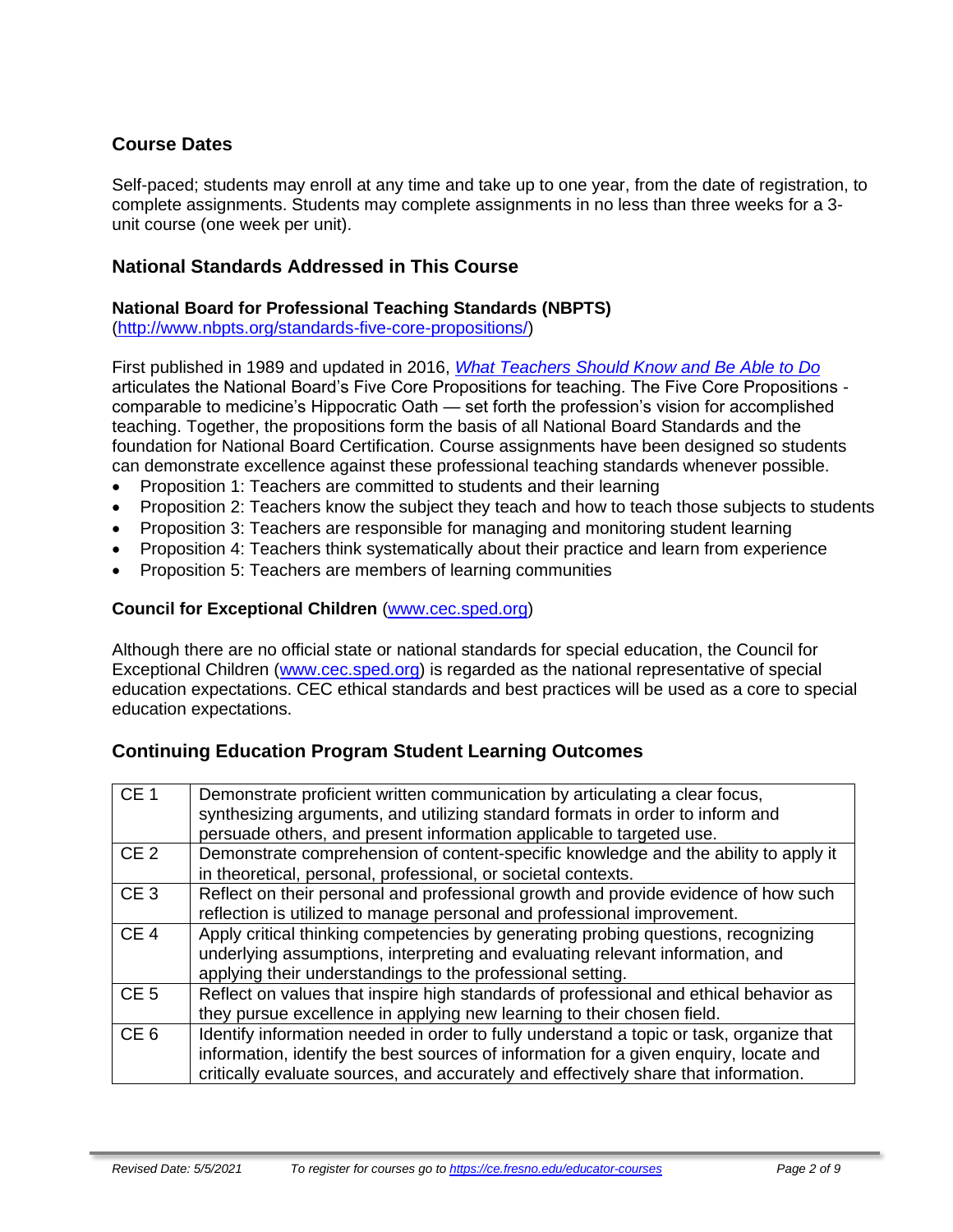# **Student Learning Outcomes (SLOs) for This Course**

|    | <b>Student Learning Outcomes for This Course</b><br>By the end of this course student will be able to:                       | <b>National Standards</b><br><b>Addressed in This</b><br>Course* | <b>Continuing</b><br><b>Education Program</b><br><b>Student Learning</b><br><b>Outcomes</b><br>Addressed** |
|----|------------------------------------------------------------------------------------------------------------------------------|------------------------------------------------------------------|------------------------------------------------------------------------------------------------------------|
| 1. | Analyze IDEA and its implications for private<br>schools.                                                                    | <b>NBPTS 1 &amp; 10</b>                                          | CE <sub>2</sub>                                                                                            |
| 2. | Understand the historical foundations of<br><b>IDEA</b>                                                                      | <b>NBPTS 1 &amp; 2</b>                                           | CE <sub>2</sub>                                                                                            |
|    | 3. Evaluate how IDEA is in their state when<br>working with children placed in private<br>schools by their parents.          | <b>NBPTS 1 &amp; 5</b>                                           | CE 4 & 5                                                                                                   |
|    | 4. Accurately demonstrate their understanding<br>of their role in an IEP/IFSP meeting.                                       | <b>NBPTS 2, 5, 8</b>                                             | CE 3 & 5                                                                                                   |
| 5. | Demonstrate their active involvement with<br>their public school district child find process,<br>consultation, and services. | <b>NBPTS 3 &amp; 4</b>                                           | CE 1 & 3                                                                                                   |
|    | 6. Understands the categories of disability<br>which qualify for special education services.                                 | <b>NBPTS 4 &amp; 8</b>                                           | CE 2 & 6                                                                                                   |
|    | 7. Develops an action plan for school site to<br>support children with special needs                                         | <b>NBPTS 1 - 10</b>                                              | CE <sub>6</sub>                                                                                            |

\* Please refer to the section on **National Standards Addressed in This Course**

\*\* Please refer to the section on **Continuing Education Program Student Learning Outcomes**

# **Topics, Assignments, and Activities**

| <b>Module</b><br><b>Module Title</b> | <b>Module Assignments and Activities</b>                             | <b>Points</b><br><b>Possible</b><br>for Each<br><b>Assignment</b> |
|--------------------------------------|----------------------------------------------------------------------|-------------------------------------------------------------------|
| <b>Welcome Module</b>                | Introduction video<br>$\bullet$                                      |                                                                   |
|                                      | <b>Course Syllabus</b>                                               |                                                                   |
|                                      | Introduce Yourself Forum                                             |                                                                   |
|                                      | <b>Moodle Online Tutorial</b>                                        |                                                                   |
| Module $1 -$                         | Journal: Introduce Yourself!<br>$\bullet$                            |                                                                   |
| Serving Children                     | <b>Read Chapter 1</b>                                                |                                                                   |
| with Special Needs                   | Read: From Inclusion to Belonging<br>٠                               |                                                                   |
|                                      | Read: Hospitable Classrooms<br>$\bullet$                             |                                                                   |
|                                      | Review: The ARC: What is People First Language?                      |                                                                   |
|                                      | Response: People First Language                                      | 10 pts                                                            |
| Module $2 -$                         | Read Chapter 2<br>٠                                                  |                                                                   |
| <b>Special Education</b>             | Watch: A historical Perspective of Special Education<br>$\bullet$    |                                                                   |
| Law: An Introduction                 | Law                                                                  |                                                                   |
|                                      | Watch: Individuals with Disabilities Education Act 2004<br>$\bullet$ |                                                                   |
|                                      | Read: CEC-Endorsed Legislation Introduced to Fully<br>Fund IDEA      |                                                                   |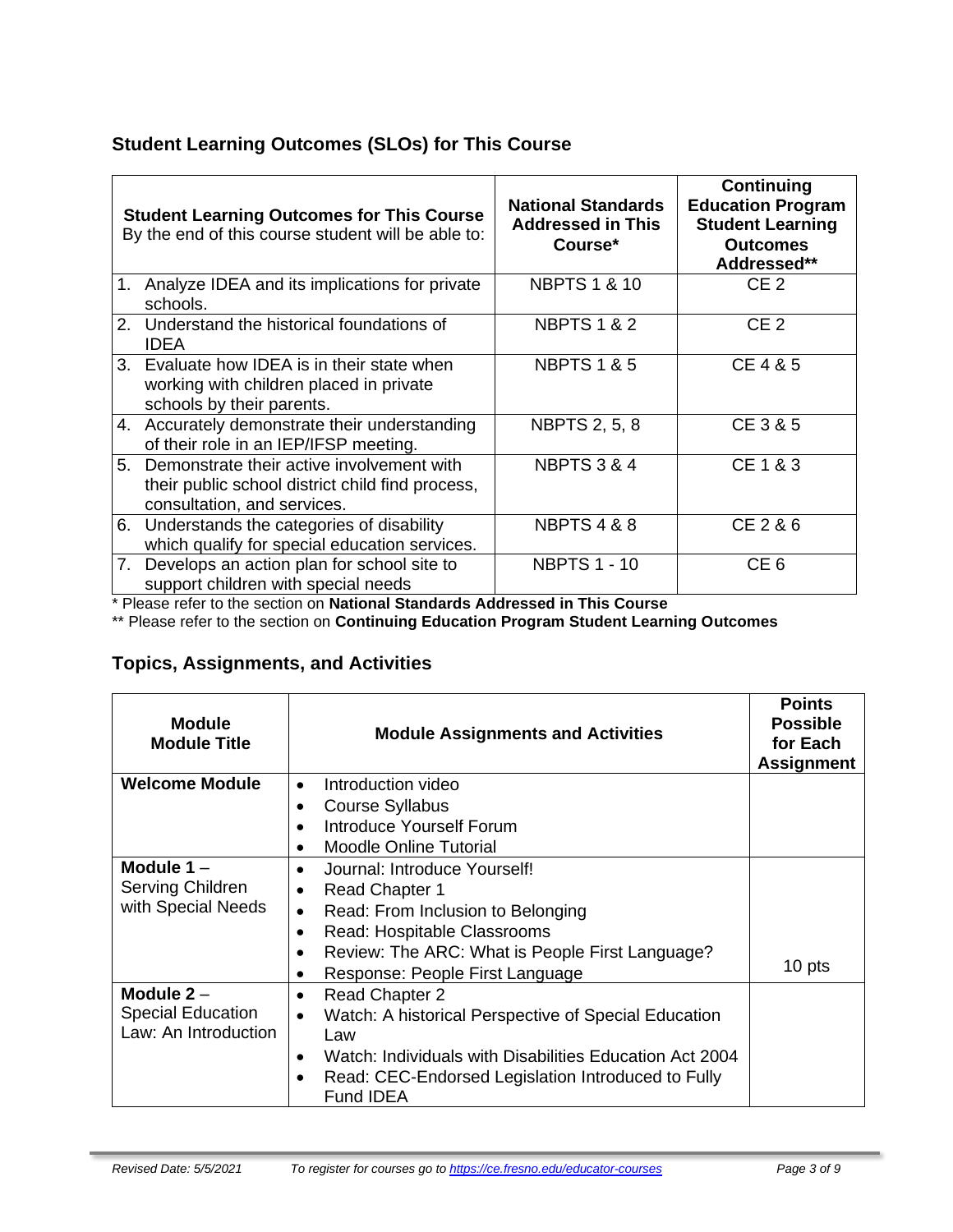| <b>Module</b>                                        | <b>Module Assignments and Activities</b>                                                    | <b>Points</b><br><b>Possible</b> |
|------------------------------------------------------|---------------------------------------------------------------------------------------------|----------------------------------|
| <b>Module Title</b>                                  |                                                                                             | for Each<br><b>Assignment</b>    |
|                                                      | Response: IDEA History<br>$\bullet$                                                         | 10 pts                           |
| Module $3-$                                          | <b>Read: The Establishment Clause</b><br>$\bullet$                                          |                                  |
| Legal Precedence                                     | Listen to: Aguilar v. Felton<br>$\bullet$                                                   |                                  |
|                                                      | Listen to: Zobrest v. Catalina Foothills School District<br>$\bullet$                       |                                  |
|                                                      | Listen to: Agostini v. Felton<br>$\bullet$                                                  |                                  |
|                                                      | Response: What are your thoughts?<br>٠                                                      | 10 pts                           |
| Module $4-$                                          | Watch: Child Find Process and Identification<br>$\bullet$                                   |                                  |
| <b>IDEA</b> for Parentally<br><b>Placed Children</b> | Watch: IDEA - Parentally Placed Children I<br>$\bullet$<br><b>Private/Parochial Schools</b> |                                  |
|                                                      | Response: Parentally Placed Children                                                        | 10 pts                           |
|                                                      | $\bullet$<br>Response: State Department of Education                                        | 10 pts                           |
| Module $5-$                                          | ٠<br>Review: Chapter 3<br>$\bullet$                                                         |                                  |
| Creating                                             | Watch: Parent's Rights and Culture                                                          |                                  |
| Partnerships                                         | $\bullet$<br>Response: Establishing Collaborative Partnerships<br>$\bullet$                 | 10 pts                           |
|                                                      | with Non-Public Schools                                                                     |                                  |
|                                                      | Response: Ethical Practices in Serving Children in<br>$\bullet$                             | 10 pts                           |
|                                                      | <b>Private Schools</b>                                                                      |                                  |
|                                                      | Read: The Multidisciplinary Team<br>$\bullet$                                               |                                  |
|                                                      | Response: Multidisciplinary Team<br>$\bullet$                                               | 10 pts                           |
| Module $6-$                                          | Watch: IDEA, 504, & dual Enrollment<br>$\bullet$                                            |                                  |
| Laws and Terms to                                    | Paper: 504, ADA, NCLB, & IDEA<br>$\bullet$                                                  | 30 pts                           |
| Know                                                 | Response: The Undefinable Term: Inclusion<br>$\bullet$                                      | 10 pts                           |
|                                                      | Response: Terms to Define<br>$\bullet$                                                      | 10 pts                           |
| Module $7 -$                                         | Watch: The Thirteen Categories<br>$\bullet$                                                 |                                  |
| Categories of                                        | Review: Center for Parent Information and Resources<br>$\bullet$                            |                                  |
| <b>Disability</b>                                    | Review: Children and Youth with Disabilities<br>$\bullet$                                   |                                  |
|                                                      | Read: Who are Exceptional Learners?<br>$\bullet$                                            |                                  |
|                                                      | Review: U.S. Department of Education - IDEA<br>$\bullet$                                    |                                  |
|                                                      | Paper: Quick Reference Guide to Disabilities<br>$\bullet$                                   | 20 pts                           |
| Module 8                                             | Read: Chapter 4                                                                             |                                  |
| <b>Timelines and Initial</b>                         | Paper: Special Education Timelines<br>٠                                                     | 25 pts                           |
| Assessments                                          | Review: Sample Letter<br>$\bullet$                                                          |                                  |
|                                                      | Paper: Request Letter<br>$\bullet$                                                          | 10 pts                           |
|                                                      | <b>Watch: Individualized Education Plans</b>                                                |                                  |
|                                                      | Watch: Assessment Process for the IEP or IFSP                                               | 10 pts                           |
|                                                      | Response: IEP and IFSP Meetings                                                             | 25 pts                           |
| Module $9-$                                          | Response: Learning about Assessment<br>$\bullet$                                            |                                  |
| <b>Individualized Family</b>                         | Read: What is an Individualized Family Service Plan?<br>$\bullet$                           |                                  |
| Service Plan                                         | Review: Division of Early Childhood<br>٠<br>Review: IDEA Part C<br>$\bullet$                |                                  |
|                                                      | <b>Read: Preschool Inclusion Series</b><br>$\bullet$                                        |                                  |
|                                                      | Paper: Early Childhood Programs                                                             | 15 pts                           |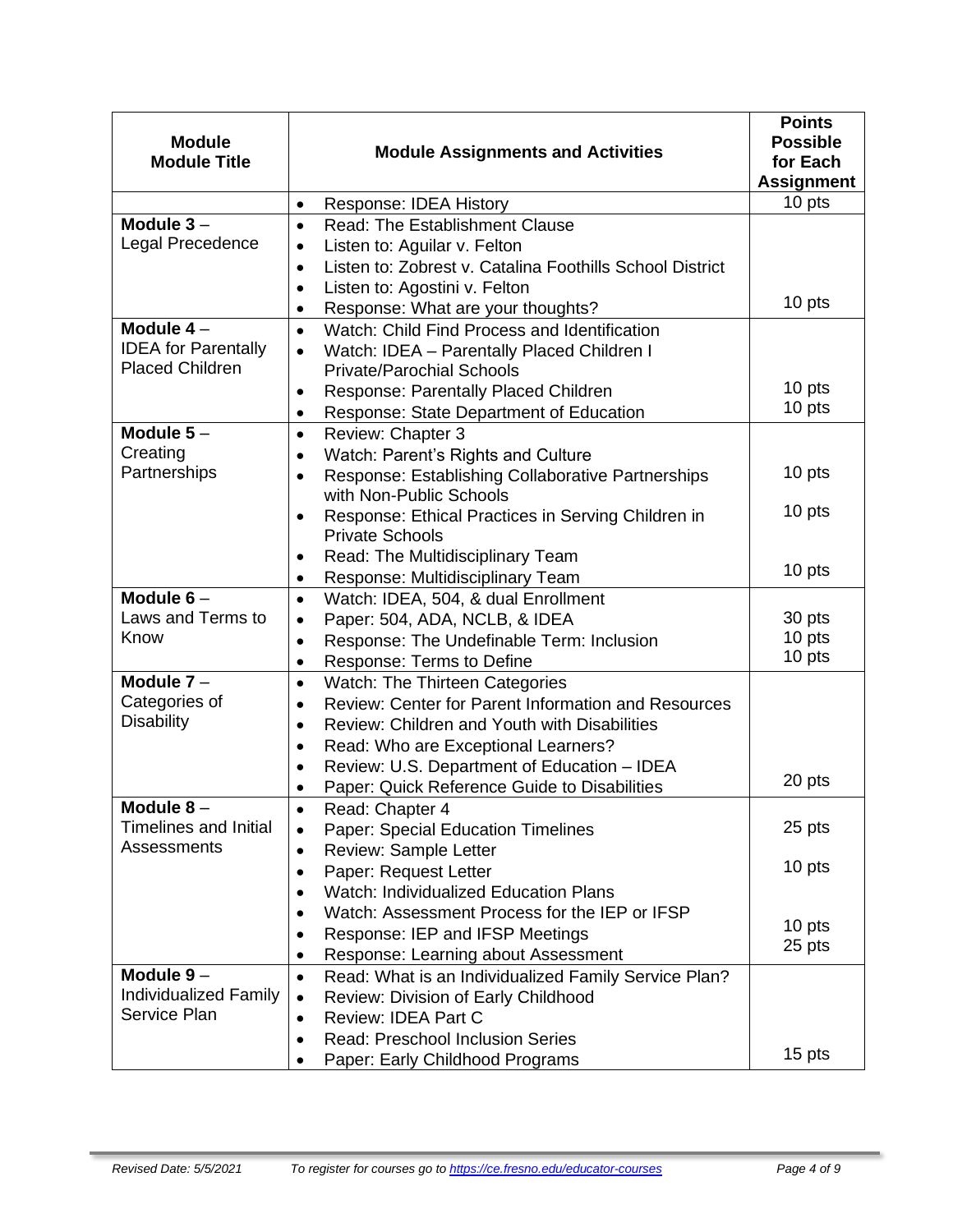| Module 10 -                                         | Watch: Individualized Service Plan<br>$\bullet$               |            |
|-----------------------------------------------------|---------------------------------------------------------------|------------|
| <b>Options After</b>                                | Read: Individualized Transition Plan                          |            |
| Assessment                                          | <b>Watch: The Complaint Process</b>                           |            |
|                                                     | Paper: Moving Forward – Policies and Procedures               | 50 pts     |
| Module 11 -                                         | Reread: Pages 44 - 47<br>$\bullet$                            |            |
| <b>IDEA Allocations</b>                             | 10 pts<br><b>Assignment: Funding Allocations</b><br>$\bullet$ |            |
| Module 12 -                                         | <b>Read: Collaboration with Families</b><br>$\bullet$         |            |
| Partnerships                                        | Assignment: Collaborating with Families                       | 10 pts     |
|                                                     | Paper: Contact List                                           | 10 pts     |
|                                                     | Paper: Public School Summary                                  | 25 pts     |
| Response: Ethical Responsibilities of Public School |                                                               | 10 pts     |
|                                                     | <b>Practitioners</b>                                          |            |
| Module $13 -$                                       | Read: Chapter 5<br>٠                                          |            |
| <b>Action Plan</b>                                  | Assignment: Action Plan<br>$\bullet$                          | $200$ pts  |
| Course Wrap-up -                                    | <b>Final Reflection Forum</b><br>$\bullet$                    |            |
| Grading and                                         | <b>Course Evaluation</b>                                      |            |
| Evaluation                                          | <b>Course Completion Checklist</b>                            |            |
|                                                     | <b>Grade Request / Transcript Request</b>                     |            |
|                                                     | <b>TOTAL POINTS</b>                                           | 550 points |

# **Grading Policies, Rubrics, and Requirements for Assignments**

#### **Grading Policies**

- Assignments will be graded per criteria presented in the course rubrics.
- $A = 90-100\%$  and  $B = 80-89\%$ , (anything below 80% will not receive credit.)
- The discernment between an A or a B letter grade is at the discretion of the instructor based on the quality of work submitted (see course rubrics).
- Coursework falling below a B grade will be returned with further instructions.
- All assignments must be completed to receive a grade and are expected to reflect the quality that teacher-training institutions require of professional educators. If completed assignments do not meet this standard, students will be notified with further instructions from the instructor.

| .<br>Grade | Percentage | <b>Description</b> | <b>Rubric</b>                                                                                                                                                                                   |
|------------|------------|--------------------|-------------------------------------------------------------------------------------------------------------------------------------------------------------------------------------------------|
| A          | 90-100%    | Excellent          | Meets all course / assignment requirements with<br>significant evidence of subject mastery and<br>demonstration of excellent graduate level professional<br>development scholarship.            |
| B          | 80-89%     | <b>Very Good</b>   | Adequately meets criteria for all course/assignment<br>requirements - demonstrates subject competency with<br>very good graduate level professional development<br>scholarship.                 |
| <b>NC</b>  | Below 80%  | Unacceptable       | Does not meet the minimum criteria for all<br>course/assignment requirements and demonstrated<br>little, if any, evidence of acceptable graduate level<br>professional development scholarship. |

#### **Grading Rubrics**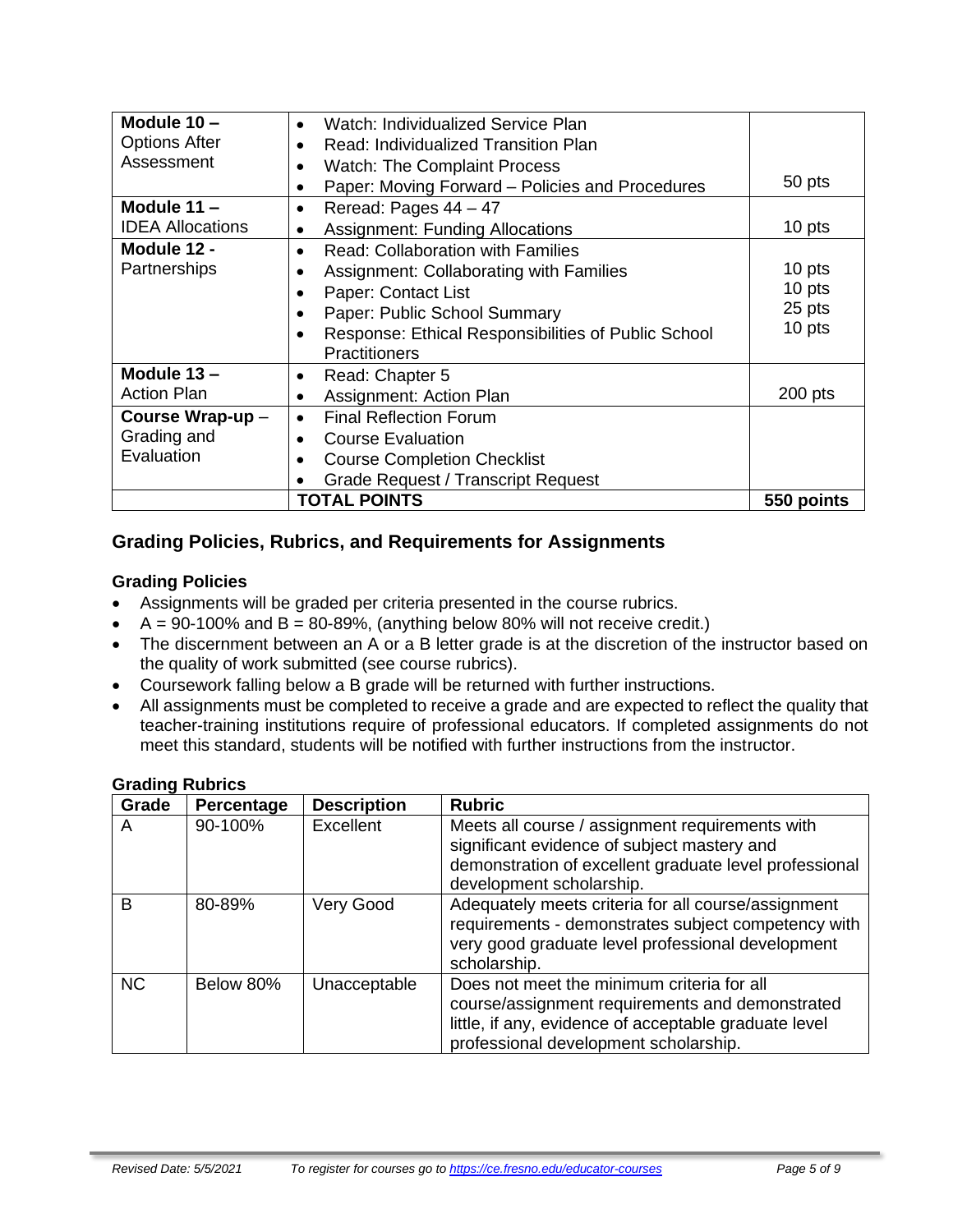#### **Writing Requirements**

- **Superior:** Writing is clear, succinct, and reflects graduate level expectations. Clearly addresses all parts of the writing task. Maintains a consistent point of view and organizational structure. Include relevant facts, details, and explanations.
- **Standard:** Writing is acceptable with very few mistakes in grammar and spelling. Addresses most parts of the writing task. Maintains a mostly consistent point of view and organizational structure. Include mostly relevant facts, details, and explanations.
- **Sub-standard:** Writing contains noticeable mistakes in grammar and spelling. Does not address all parts of the writing task. Lacks a consistent point of view and organization structure. May include marginally relevant facts, details, and explanations.

#### **Lesson Plan Requirements**

- **Superior:** Instructional goals and objectives clearly stated. Instructional strategies appropriate for learning outcome(s). Method for assessing student learning and evaluating instruction is clearly delineated and authentic. All materials necessary for student and teacher to complete lesson clearly listed.
- **Standard:** Instructional goals and objectives are stated but are not easy to understand. Some instructional strategies are appropriate for learning outcome(s). Method for assessing student learning and evaluating instruction is present. Most materials necessary for student and teacher to complete lesson are listed.
- **Sub-standard:** Instructional goals and objectives are not stated. Learners cannot tell what is expected of them. Instructional strategies are missing or strategies used are inappropriate. Method for assessing student learning and evaluating instruction is missing. Materials necessary for student and teacher to complete lesson are missing.

#### **Discussion Forum Requirements**

- **Superior:** Response was at least 1 page (3 fully developed paragraphs) in length. Thoroughly answered all the posed questions, followed all the assignment directions, proper grammar and no spelling errors. Language is clear, concise, and easy to understand. Uses terminology appropriately and is logically organized.
- **Standard:** Response was ½ to 1 page in length (2-3 fully developed paragraphs). Answered all the questions but did not provide an in-depth analysis, followed most of the assignment directions, proper grammar and no spelling errors. Language is comprehensible, but there a few passages that are difficult to understand. The organization is generally good.
- **Sub-standard:** Response was less than ½ page in length (1 paragraph). Did not answer all the required questions and/or statements or responses were superficial, vague, or unclear, did not follow the assignment directions, many grammar and spelling errors. Is adequately written, but may use some terms incorrectly; may need to be read two or more times to be understood.

# **Instructor/Student Contact Information**

Throughout the course participants will be communicating with the instructor and their classmates on a regular basis using asynchronous discussion forums. A virtual office is utilized for class questions and students are provided with instructor contact information in the event they want to make email or phone contact. In addition, students are encouraged to email or phone the instructor at any time. Students will also receive feedback on the required assignments as they are submitted.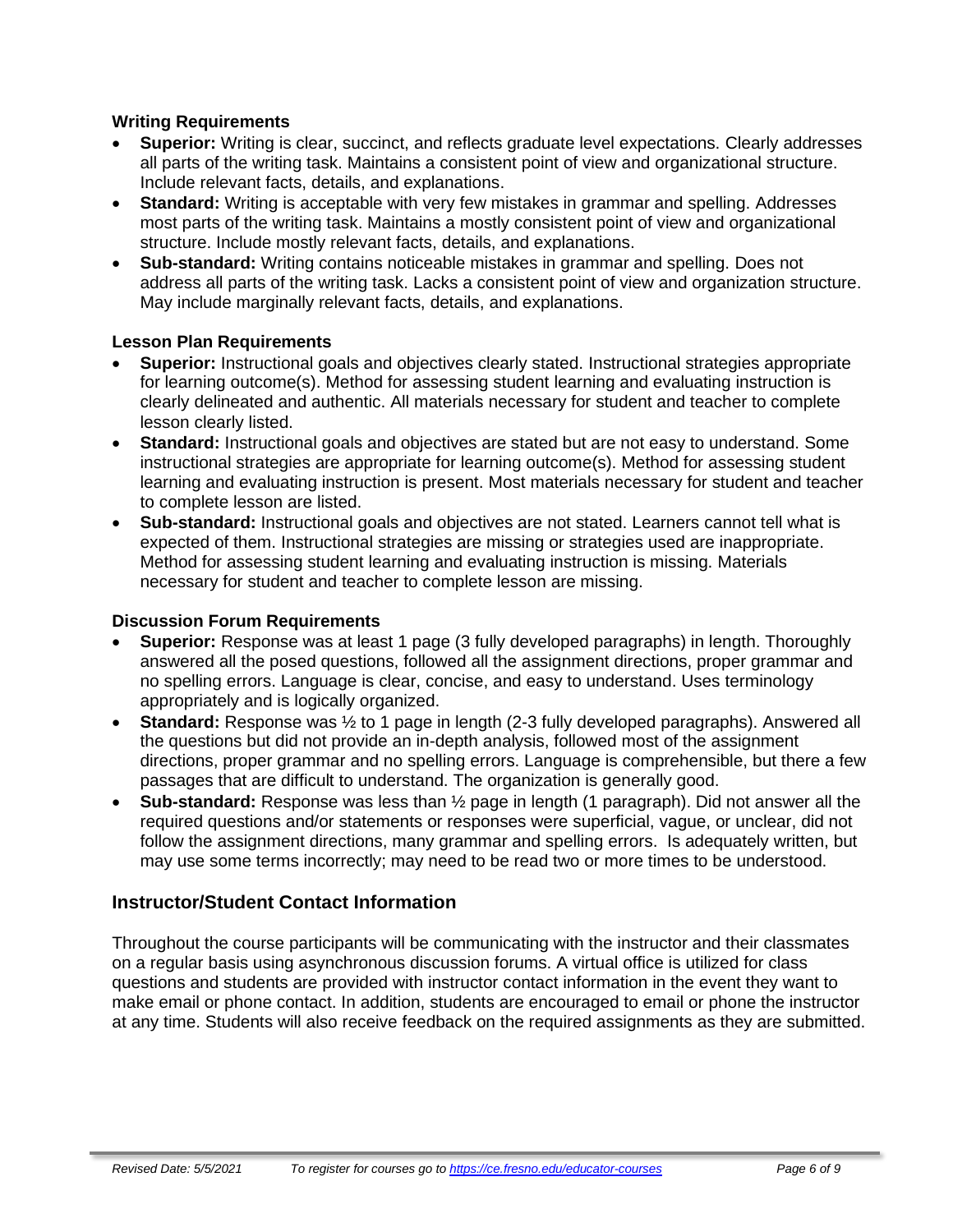# **Discussion Forums**

Participation is an important expectation of this course and all online courses. Online discussions promote reflection and analysis while allowing students to appreciate and evaluate positions that others express. While students may not be engaging with the same students throughout this course they will be expected to offer comments, questions, and replies to the discussion question whenever possible. The faculty role in the discussion forum is that of an observer and facilitator.

# **Coursework Hours**

Based on the Carnegie Unit standard, a unit of graduate credit measures academic credit based on the number of hours the student is engaged in learning. This includes all time spent on the course: reading the textbook, watching videos, listening to audio lessons, researching topics, writing papers, creating projects, developing lesson plans, posting to discussion boards, etc. Coursework offered for FPU Continuing Education graduate credit adheres to 45 hours per semester unit for the 900-level courses. Therefore, a student will spend approximately 135 hours on a typical 3-unit course.

# **Services for Students with Disabilities**

Students with disabilities are eligible for reasonable accommodations in their academic work in all classes. In order to receive assistance, the student with a disability must provide the Academic Support Center with documentation, which describes the specific disability. The documentation must be from a qualified professional in the area of the disability (i.e. psychologist, physician or educational diagnostician). Students with disabilities should contact the Academic Support Center to discuss academic and other needs as soon as they are diagnosed with a disability. Once documentation is on file, arrangements for reasonable accommodations can be made. For more information and for downloadable forms, please go to [https://www.fresno.edu/students/academic](https://www.fresno.edu/students/academic-support/services-students-disabilities)[support/services-students-disabilities.](https://www.fresno.edu/students/academic-support/services-students-disabilities)

# **Plagiarism and Academic Honesty**

All people participating in the educational process at Fresno Pacific University are expected to pursue honesty and integrity in all aspects of their academic work. Academic dishonesty, including plagiarism, will be handled per the procedures set forth in the Fresno Pacific University Catalogue <https://www.fresno.edu/students/registrars-office/academic-catalogs>

# **Technology Requirements**

To successfully complete the course requirements, course participants will need Internet access, can send and receive email, know how to manage simple files in a word processing program, and have a basic understanding of the Internet. Please remember that the instructor is not able to offer technical support. If you need technical support, please contact your Internet Service Provider.

**Moodle:** This course will be delivered totally online. Moodle is a learning management system that provides students access to online resources, documents, graded assignments, quizzes, discussion forums, etc. Moodle is easy to learn and has a friendly user interface. To learn more about Moodle, go to [https://docs.moodle.org/33/en/Student\\_FAQ.](https://docs.moodle.org/33/en/Student_FAQ) There are also some student tutorials on the Center for Online Learning website at Fresno Pacific University - [https://col.fresno.edu/student.](https://col.fresno.edu/student)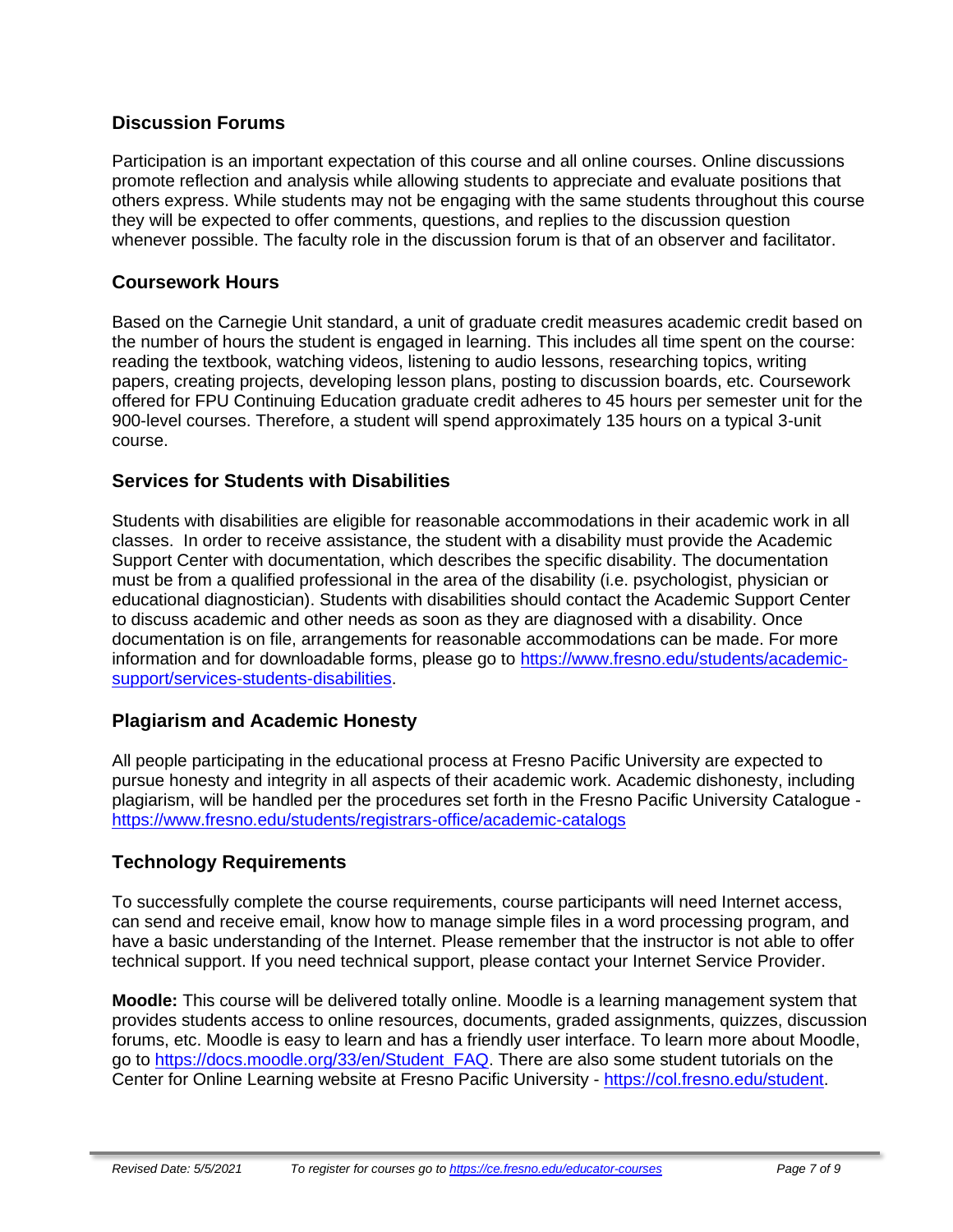**Moodle Site Login and Passwords:** Students will need to have internet access to log onto [https://ce-connect.fresno.edu.](https://ce-connect.fresno.edu/) The username and password numbers for Moodle access will be sent to you by the university using the email address you submitted at the time of registration. The instructor will then contact you with a welcome communication. If you need help with your username and password recovery, please contact the Continuing Education office at (800) 372- 5505 or (559) 453-2000 during regular office hours - Mon-Fri 8:00 am to 5:00 pm. or email them at [prof.dev@fresno.edu.](mailto:prof.dev@fresno.edu)

**Getting Help with Moodle:** If you need help with Moodle, please contact the Center for Online Learning (COL), by telephone or the website. Help by phone (559) 453-3460 is available Mon-Thurs 8:00 am to 8:00 pm and on Fridays from 8:00 am to 5:00 pm, or by filling out a "Request Services" form at [https://col.fresno.edu/contact/request-services.](https://col.fresno.edu/contact/request-services) Please identify that you are with the "School = Continuing Education".

# **Final Course Grade and Transcripts**

When all work for the course has been completed, students will need to logon to the Continuing Education website [\(https://ce.fresno.edu/my-account\)](https://ce.fresno.edu/my-account) and "Request Final Grade". Once the instructor receives the requests and submits the grade online, students may log back in to view their Final Grade Report or order transcripts online. Please allow at least two weeks for the final grade to be posted. For more information, see the Continuing Education Policies and Procedures at [https://ce.fresno.edu/ce-policies-and-procedures.](https://ce.fresno.edu/ce-policies-and-procedures)

# **University Policies and Procedures**

Students are responsible for becoming familiar with the information presented in the Academic Catalog and for knowing and observing all policies and procedures related to their participation in the university community. A summary of university policies may be found on the university website at [https://www.fresno.edu/students/registrars-office/academic-catalogs.](https://www.fresno.edu/students/registrars-office/academic-catalogs)

# **Fresno Pacific University Student Learning Outcomes**

**Student Learning Outcomes Oral Communication:** Students will *exhibit* clear, engaging, and confident oral communication – in both individual and group settings – and will critically *evaluate*  content and delivery components.

**Written Communication:** Students will *demonstrate* proficient written communication by *articulating* a clear focus, *synthesizing* arguments, and utilizing standard formats in order to *inform* and *persuade* others.

**Content Knowledge:** Students will *demonstrate* comprehension of content-specific knowledge and the ability to apply it in theoretical, personal, professional, or societal contexts.

**Reflection**: Students will *reflect* on their personal and professional growth and *provide evidence*  of how such reflection is utilized to manage personal and vocational improvement.

**Critical Thinking:** Students will *apply* critical thinking competencies by *generating* probing questions, *recognizing* underlying assumptions, *interpreting* and *evaluating* relevant information, and *applying* their understandings to new situations.

**Moral Reasoning:** Students will *identify* and *apply* moral reasoning and ethical decision-making skills, and *articulate* the norms and principles underlying a Christian world-view.

**Service**: Students will *demonstrate* service and reconciliation as a way of leadership.

**Cultural and Global Perspective:** Students will *identify* personal, cultural, and global perspectives and will employ these perspectives to *evaluate* complex systems.